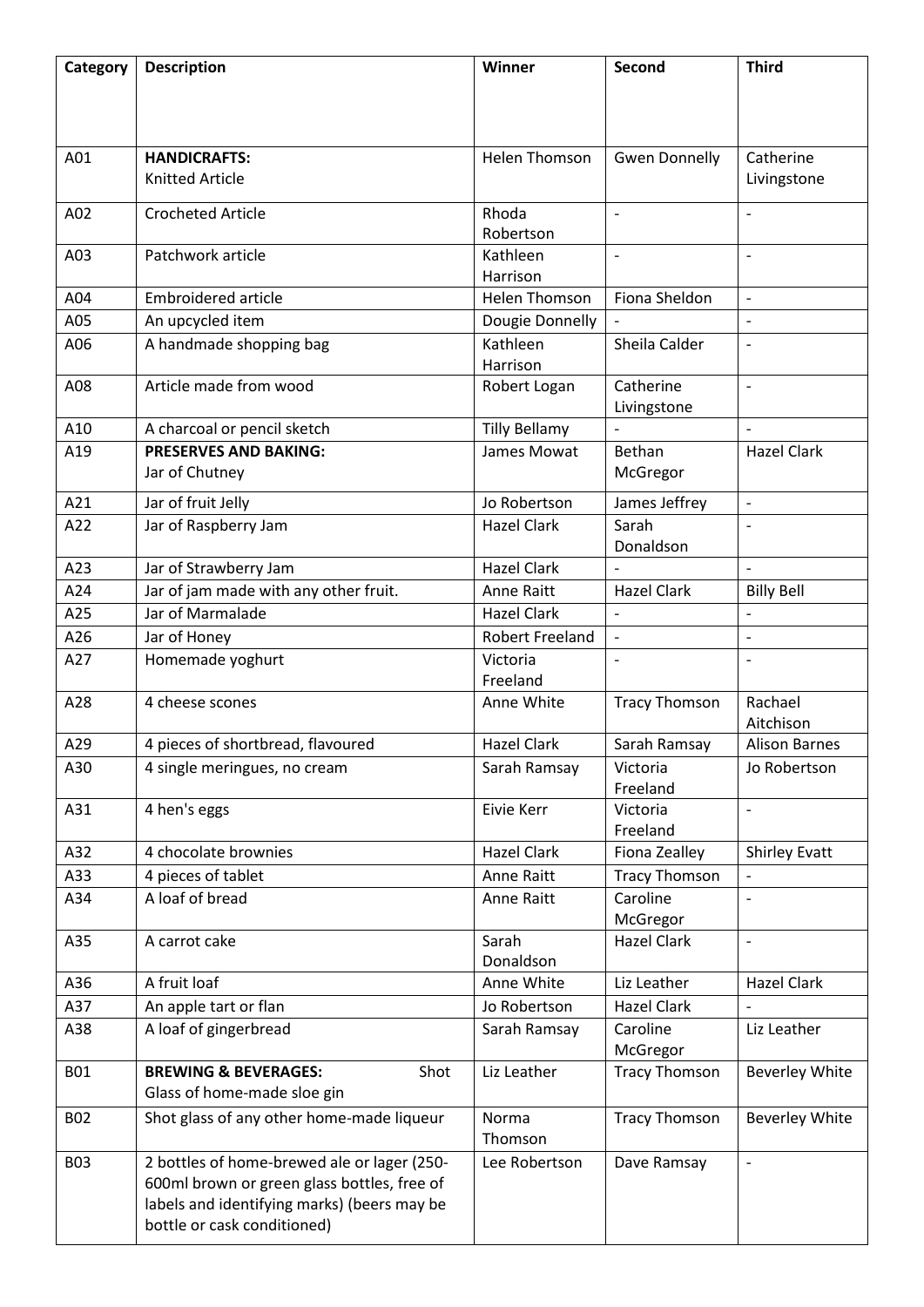| <b>B04</b>      | 1 bottle of home-made still lemonade                                                      | Sarah                                    |                                            |                          |
|-----------------|-------------------------------------------------------------------------------------------|------------------------------------------|--------------------------------------------|--------------------------|
|                 |                                                                                           | Donaldson                                |                                            |                          |
| CO <sub>1</sub> | PHOTOGRAPHY:<br>Wildlife                                                                  | Lee Robertson                            | <b>Graham Barnes</b>                       | Sarah Ramsay             |
| CO <sub>2</sub> | A beautiful sky                                                                           | <b>Graham Barnes</b>                     | Sarah Ramsay                               | Rachael<br>Aitchison     |
| CO <sub>3</sub> | Reflections                                                                               | <b>Graham Barnes</b>                     | Eliza Curran                               |                          |
| CO <sub>4</sub> | A landmark or historical building in East<br>Lothian                                      | Eliza Curran                             | Margaret Ingle                             | <b>Graham Barnes</b>     |
| CO <sub>5</sub> | A flower                                                                                  | Margaret Ingle                           | <b>Graham Barnes</b>                       | Rachael<br>Aitchison     |
| CO6             | On holiday                                                                                | Kathleen<br>Harrison                     | <b>Shirley Evatt</b>                       | <b>Graham Barnes</b>     |
| CO <sub>7</sub> | A Portrait                                                                                | Kathleen<br>Harrison                     | Eliza Curran                               | <b>Graham Barnes</b>     |
| CO8             | A Black & White Picture                                                                   | <b>Graham Barnes</b>                     | Margaret Ingle                             | Lee Robertson            |
| C <sub>09</sub> | Action                                                                                    | Margaret Ingle                           | <b>Graham Barnes</b>                       |                          |
| C10             | A winter scene                                                                            | <b>Graham Barnes</b>                     | <b>Shirley Evatt</b>                       | Lee Robertson            |
| D01             | <b>FLORAL ART:</b>                                                                        | Margaret                                 |                                            |                          |
|                 | "Harvest" - an exhibit using fruit, flowers,<br>berries and foliage (accessories allowed) | McDougall                                |                                            |                          |
| D02             | A miniature exhibit not exceeding 15cm in<br>any direction                                | John Sheldon                             |                                            | $\overline{\phantom{a}}$ |
| D03             | An exhibit suitable for use on a dinner table                                             | Fiona Sheldon                            | $\overline{a}$                             | $\overline{\phantom{a}}$ |
| D <sub>04</sub> | An exhibit using foliage, fruit and/or berries,<br>but without flowers                    | Fiona Sheldon                            |                                            |                          |
| D05             | A jug of flowers for the kitchen worktop                                                  | Victoria                                 | John Sheldon                               | Anne Traynor             |
|                 |                                                                                           | Freeland                                 |                                            |                          |
| E01             | <b>PLANTS AND CUT FLOWERS:</b><br>1 Fuchsia                                               | Alan Ingle                               | <b>Hazel Clark</b>                         | $\overline{\phantom{a}}$ |
| E02             | 1 Pelargonium, Geranium                                                                   | John Sheldon                             | <b>Hazel Clark</b>                         | Alan Ingle               |
| E04             | 1 Fern                                                                                    | John Sheldon                             |                                            |                          |
| <b>E05</b>      | 1 Foliage Plant                                                                           | <b>Hazel Clark</b>                       | Alan Ingle                                 | $\overline{\phantom{0}}$ |
| E06             | 1 Cactus or Succulent                                                                     | Margaret Ingle                           | John Sheldon                               | $\overline{a}$           |
| E07             | 1 Orchid.                                                                                 | <b>Helen Thomson</b>                     |                                            |                          |
| E09             | 1 Vase H.T. Roses, 3 Blooms                                                               | John Sheldon                             | Trudi Cueto                                | <b>Hazel Clark</b>       |
| E10             | 1 Vase H.T. Roses, 1 Bloom                                                                | <b>Hazel Clark</b>                       | John Sheldon                               |                          |
| E12             | 1 Vase Roses, Mixed, Min 4 Stems                                                          | <b>Hazel Clark</b>                       |                                            |                          |
| E14             | 1 Vase Annuals, 1 kind                                                                    | John Sheldon                             | Liz Leather                                |                          |
| E17             | 1 Vase Gladioli, 3 Spikes                                                                 | John Sheldon                             | Liz Leather                                | $\blacksquare$           |
| E18             | 1 Vase Gladioli, 1 Spike                                                                  | John Sheldon                             | Liz Leather                                | $\overline{a}$           |
| E19             | 1 Vase Cactus Dahlias, 3 Blooms                                                           | Liz Leather                              | Sarah                                      | Anne Traynor             |
| E20             |                                                                                           |                                          | Donaldson<br><b>Hazel Clark</b>            |                          |
|                 | 1 Vase Decorative Dahlias, 3 Blooms                                                       | Alan Ingle                               |                                            | Margaret Ingle           |
| E21<br>E22      | 1 Vase Pom-Pom Dahlias, 5 Blooms.                                                         | Alan Ingle<br><b>Hazel Clark</b>         | $\overline{\phantom{m}}$<br>$\overline{a}$ | $\blacksquare$           |
|                 | 1 Vase French Marigolds, 6 Blooms.                                                        |                                          |                                            |                          |
| E23             | 1 Vase African Marigolds, 4 Blooms.                                                       | Alan Ingle                               | <b>Hazel Clark</b>                         | $\overline{\phantom{a}}$ |
| E24             | 1 Vase Phlox, 3 Spikes                                                                    | <b>Hazel Clark</b>                       | Helen Thomson                              | $\overline{\phantom{a}}$ |
| E25             | 2 Vases of Flowers from Open Border                                                       | <b>Hazel Clark</b>                       |                                            |                          |
| E26<br>E27      | 1 Vase Herbaceous, 2 Distinct Kinds<br>1 Vase Mixed Herbaceous                            | <b>Hazel Clark</b><br><b>Hazel Clark</b> | $\overline{a}$                             |                          |
|                 |                                                                                           |                                          |                                            |                          |
| E28             | 2 Vases Sweet Peas, 7 Spikes in Each, one<br>variety in each vase                         | Liz Leather                              | John Sheldon                               | Sarah<br>Donaldson       |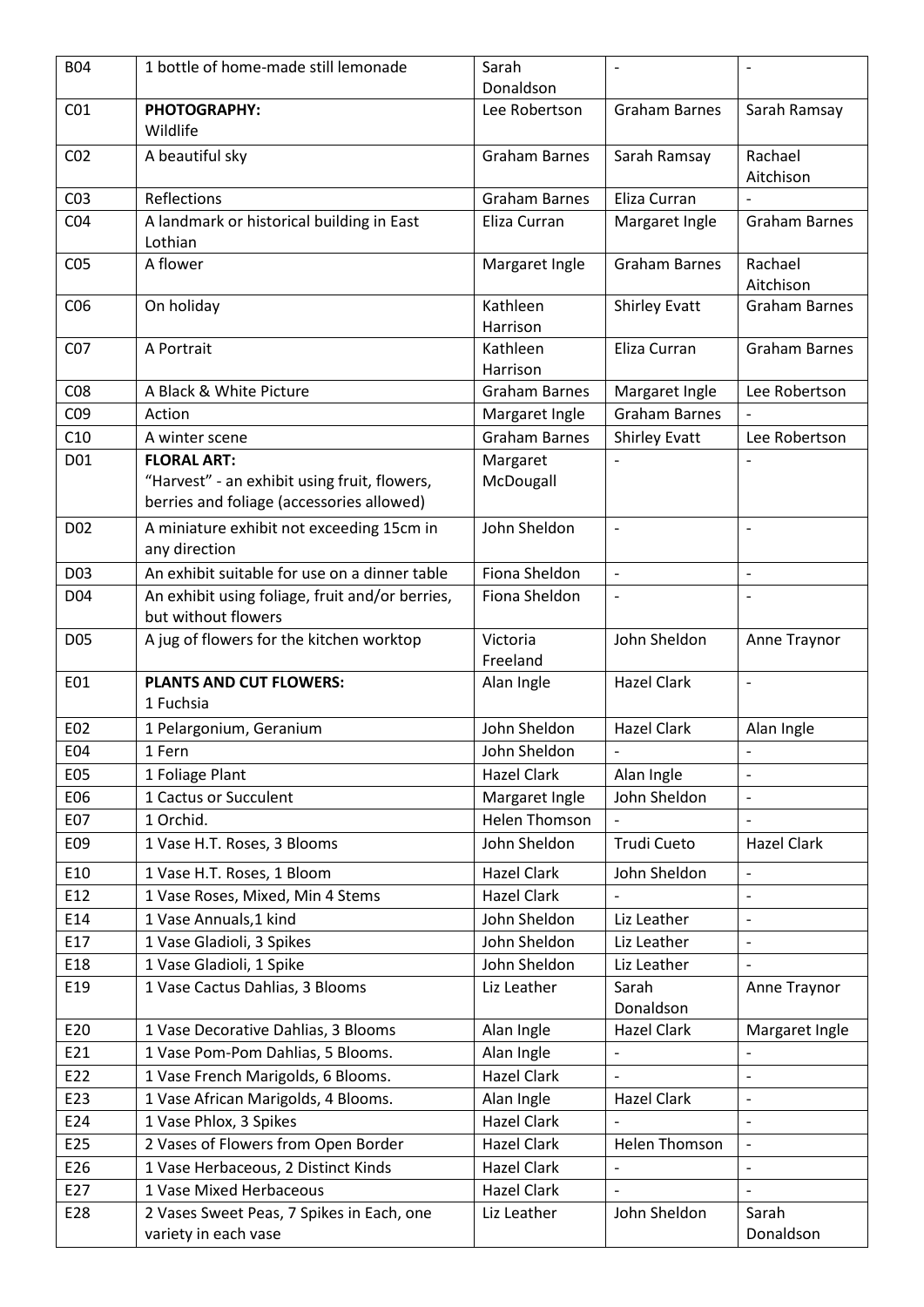| E29             | 1 Vase Sweet Peas, 9 Spikes                                                   | John Sheldon                 | Anne Traynor                         | Alan Ingle               |
|-----------------|-------------------------------------------------------------------------------|------------------------------|--------------------------------------|--------------------------|
| E30             | 1 Vase mixed Shrubs-Foliage                                                   | John Sheldon                 |                                      |                          |
| E32             | 1 Vase, 1 Flowering Shrub, 3 Stems                                            | <b>Hazel Clark</b>           |                                      |                          |
| E33             | 1 Vase of Sunflowers.                                                         | Rachael                      | Malcolm                              | $\overline{\phantom{a}}$ |
|                 |                                                                               | Aitchison                    | Macmillan                            |                          |
| E34             | 6 Fuchsia Heads on a Board.                                                   | <b>Vicky Short</b>           | <b>Hazel Clark</b>                   | $\Box$                   |
| F01             | <b>VEGETABLES:</b>                                                            |                              |                                      |                          |
|                 | 6 Pods Broad Beans                                                            |                              |                                      |                          |
| F02             | 4 Runner Beans                                                                | Malcolm                      | Dougie Clark                         | Anne Raitt               |
|                 |                                                                               | Macmillan                    |                                      |                          |
| F04             | 6 Pods Peas                                                                   | Mike Traynor                 | Ian McMullan                         |                          |
| <b>F05</b>      | 6 Tomatoes (Cherry Variety)                                                   | Dougie Clark                 | Robert Logan                         | James Mowat              |
| F06             | 4 Tomatoes                                                                    | Dougie Clark                 | Mike Traynor                         | Ian McMullan             |
| <b>F08</b>      | 2 Beetroot, Globe                                                             | Dougie Clark                 | Alan Ingle                           | Robert Logan             |
| F09             | 2 Beetroot, Cylindra.                                                         | Dougie Clark                 |                                      |                          |
| F10             | 2 Carrots.                                                                    | James Mowat                  | Dougie Clark                         |                          |
| F11             | 2 Parsnips.                                                                   | Dougie Clark                 |                                      | $\overline{\phantom{a}}$ |
| F12             | 4 Onions, Grown from setts                                                    | Dougie Clark                 |                                      |                          |
| F13             | 4 Onions, Grown from seed                                                     | Robert Logan                 | Dougie Clark                         | Alan Ingle               |
| F <sub>15</sub> | <b>Heaviest Marrow.</b>                                                       | Dougie Clark                 | Malcolm                              | Alan Ingle               |
|                 |                                                                               |                              | Macmillan                            |                          |
| F <sub>16</sub> | 6 Shallots, Yellow or Red.                                                    | Robert Logan                 | Dougie Clark                         | $\overline{a}$           |
| F17             | 4 Potatoes, Named - coloured                                                  | Dougie Clark                 | Robert Logan                         | Caroline<br>McGregor     |
| F <sub>18</sub> | 4 Potatoes, Named - White                                                     | Dougie Clark                 | Robert Logan                         | Alan Ingle               |
| F19             | Potatoes, 3 Varieties, 3 of each kind.                                        | Dougie Clark                 | $\overline{a}$                       |                          |
| F20             | 2 Leeks                                                                       | Dougie Clark                 | $\overline{a}$                       | $\overline{\phantom{a}}$ |
| F21             | 1 Marrow, Quality                                                             | Malcolm                      | <b>Hazel Clark</b>                   | Alan Ingle               |
|                 |                                                                               | Macmillan                    |                                      |                          |
| F22             | 1 Cabbage                                                                     | Mike Traynor                 | $\qquad \qquad \blacksquare$         | $\overline{\phantom{a}}$ |
| F <sub>24</sub> | 1 Lettuce                                                                     | Dougie Clark                 |                                      |                          |
| F <sub>25</sub> | 3 Courgettes                                                                  | Caroline                     | $\overline{\phantom{0}}$             |                          |
|                 |                                                                               | McGregor                     |                                      |                          |
| F26             | 3 Stalks Rhubarb                                                              | Seamus Conway                | James Mowat                          | $\blacksquare$           |
| F27             | 1 Vase Mixed Herbs                                                            | Katie Mowat                  | <b>Hazel Clark</b>                   | $\frac{1}{2}$            |
| F <sub>28</sub> | Any vegetable not elsewhere in schedule                                       | Malcolm                      | Victoria                             | Mike Traynor             |
| F29             |                                                                               | Macmillan                    | Freeland                             | $\overline{\phantom{a}}$ |
| F30             | Collection of Veg, 3 Kinds, 2 of Each<br>Basket of Vegetables for Kitchen Use | Dougie Clark<br>Dougie Clark |                                      |                          |
|                 |                                                                               |                              |                                      |                          |
| F31<br>F32      | 3 Dessert Apples<br>3 Kitchen Apples                                          | Alan Ingle<br>Dougie Clark   | Robert Logan<br><b>Tracy Thomson</b> | Dougie Clark<br>Malcolm  |
|                 |                                                                               |                              |                                      | Macmillan                |
| F33             | 4 Plums                                                                       | James Mowat                  | Sarah                                |                          |
|                 |                                                                               |                              | Donaldson                            |                          |
| F34             | Exhibit of fruit, other than above                                            | Mike Traynor                 | Anne Traynor                         | James Mowat              |
| G01             | <b>UNDER 5 YEARS OLD:</b>                                                     | Archie Edmonds               | $\overline{a}$                       |                          |
|                 | 3 painted pebbles                                                             |                              |                                      |                          |
| G03             | 2 chocolate crispie cakes                                                     | Archie Edmonds               |                                      | $\overline{\phantom{a}}$ |
| H01             | <b>AGE 5 TO 8 YEARS:</b>                                                      | Evie Houston                 | Dylan Ramsay                         | Katie Freeland           |
|                 | 2 gingerbread people                                                          |                              |                                      |                          |
| H <sub>02</sub> | A mat made from Hama beads                                                    | Eivie Kerr                   | Isla Evatt                           | Emily                    |
|                 |                                                                               |                              |                                      | Hourcastagne             |